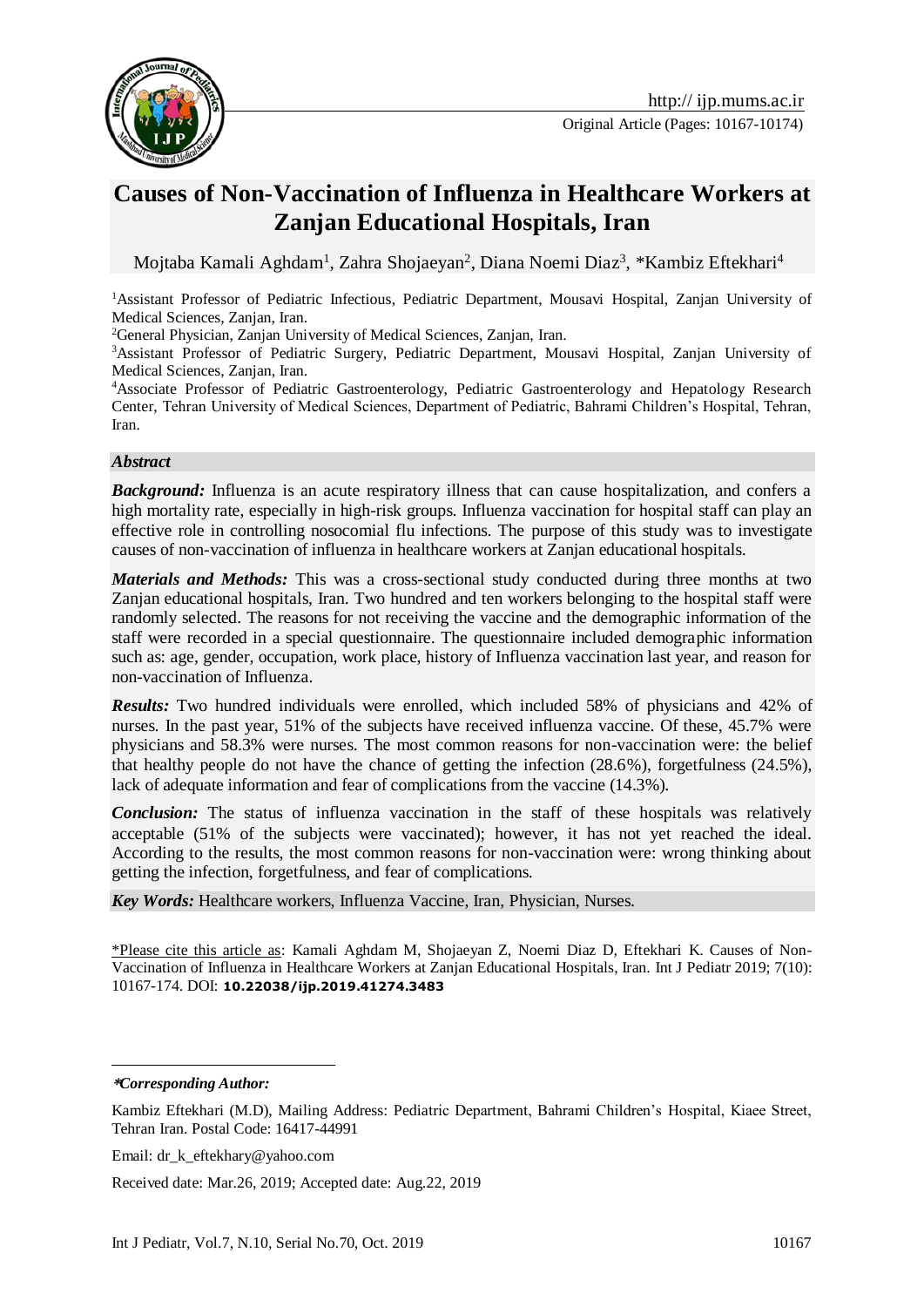#### **1- INTRODUCTION**

 Influenza is an acute respiratory infection that is commonly associated with annual attacks. This disease can cause hospitalization and mortality, especially in high-risk groups (including children, the elderly, and people with some underlying illnesses). Hospital epidemics of influenza are common and their control has many challenges. On the other hand, the transmission of disease is possible between health care workers and patients and vice versa (1, 2). Health care workers have an important role in the spread of the disease, both as a source of the outbreak in the hospital and at the community level. Vaccination of hospital staff against Influenza can play a very important protective role against the infection, and it is effective in controlling this disease in hospitals (1). Therefore, the World Health Organization (WHO) and the Centers for Disease Control and Prevention (CDC) have recommended the vaccination of health care staff (3-6). Their vaccination can lead to a reduction in absenteeism and savings in health care financing (7, 8).

Some studies have shown that a number of health care workers remain inclined to work during the course of the flu, which could be a risk factor for the transmission of infection to patients (9). Influenza vaccination is essential for health care workers in any country  $(10, 11)$ . According to the results of studies in different countries, less than 50% of these people receive the vaccine. The reasons why the health workers are reluctant to get this vaccine can be due to lack of adequate knowledge about the flu and its complications (12, 13). According to Iranian studies, fewer than 50% of health care workers received influenza vaccine last year. The results of Darwish et al., showed 46.8% and Honarwar et al., detected only 30% of health care workers had a history of vaccination last year (14, 15).

There are various reasons for lack of influenza vaccination in different regions. The purpose of the present study was to evaluate the status of influenza vaccination among medical staff (including physicians and nurses) working in Zanjan educational hospitals, and to identify the potential reasons for not receiving the vaccine in these high-risk groups. Based on these findings, we can increase vaccination among healthcare personnel according to a precise and targeted planning. As a result, it can increase the health condition of patients and hospital workers during the annual epidemics of influenza.

# **2- MATERIALS AND METHODS**

## **2-1. Study design**

 This was a cross-sectional study conducted during three months (from December 22, 2017 to March 22, 2018), at two Zanjan Educational Hospitals (Mousavi and Vali-Asr Hospital), Iran. The study population included physicians and nurses working at Mousavi Hospital [comprising four departments: Pediatrics, Children's Emergency Department, Pediatric Intensive Care Unit (PICU), and Adult Intensive Care Unit (ICU)], and Vali-Asr Hospital (with five departments: Infectious Diseases, Internal Medicine, Neurology, Emergency, and ICU). They were divided into 18 separate groups according to their occupation and departments. Finally, the population was randomly selected from each group and the total sample size. The reason for selecting some specific departments for this study was their importance in influenza epidemics and the higher incidence of hospitalization due to the severe complications of infection in these areas. The sample size was calculated 210. A questionnaire was used to collect data and was prepared by searching in scientific texts and previous articles. The validity of the questionnaire was reviewed and approved by experts, including infectious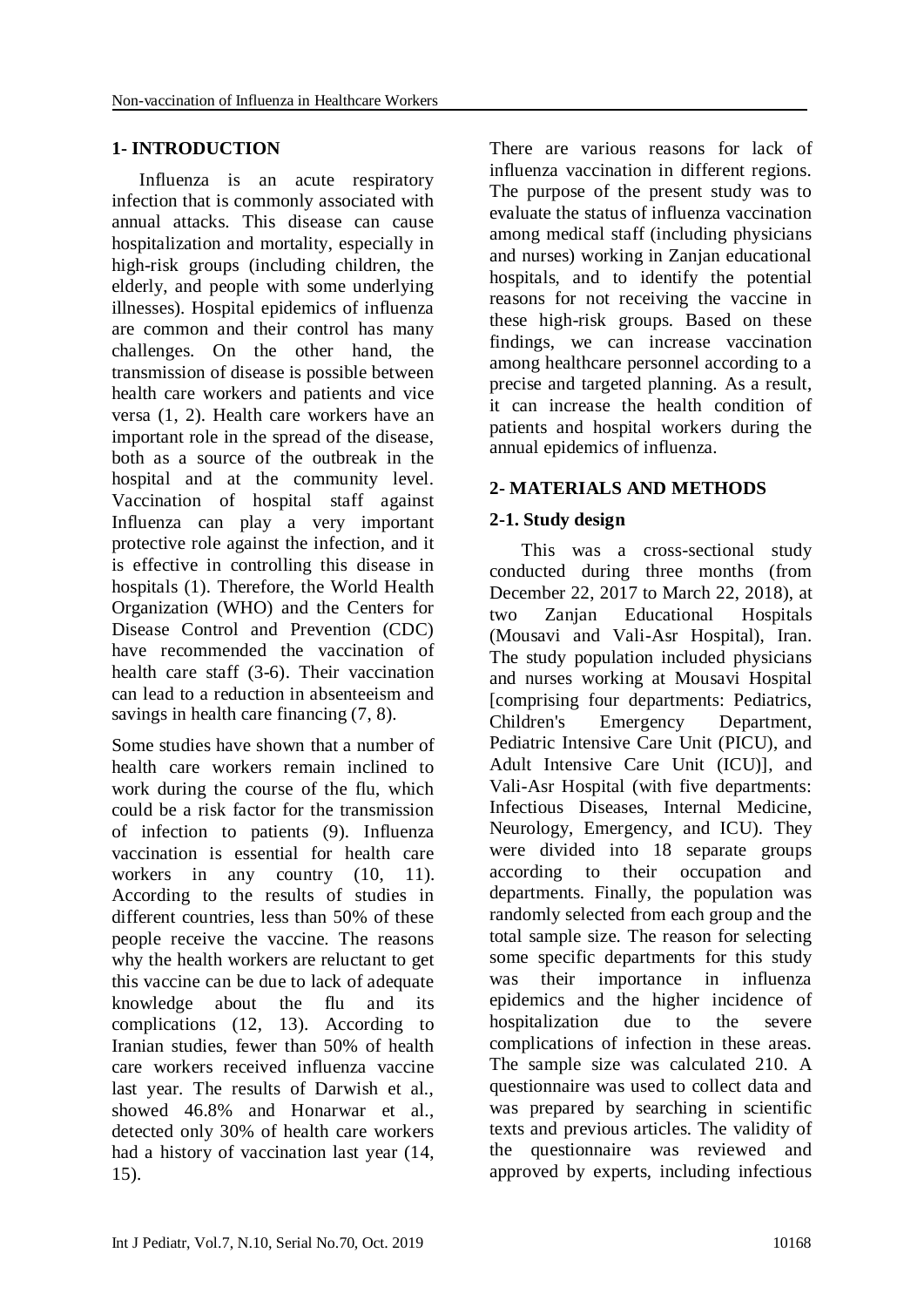pediatricians, pediatricians, social medicine specialist, and infectious disease nurses. To assess the reliability of the questionnaire, especially for questions about the causes of non-vaccination or vaccination of influenza, the questionnaire was provided to 30 hospitals' healthcare staff at two time intervals of 10 days. Thus the reliability for reasons of nonvaccination and vaccination were obtained, 0.83 and 0.87 respectively. The questionnaire contained baseline characteristics including age, gender, and occupation, level of education, department, work place, history of Influenza vaccination last year, and reason for nonvaccination or vaccination of Influenza.

## **The reasons for non-vaccination of Influenza include:**

- 1. Believing that healthy people are less likely to suffer from influenza,
- 2. Doubts about the usefulness and efficacy of the influenza vaccine,
- 3. Fear of complications of the vaccine,
- 4. Believing that the complications of the vaccine are greater than the complications of the disease,
- 5. Believing that the influenza vaccine can cause the Influenza infection,
- 6. Lack of easy access and the cost of the vaccine,
- 7. Fear of any type of injection,
- 8. Lack of time, Lack of adequate information, Forgetfulness.

#### **The reasons for vaccination of Influenza including:**

- 1. Feeling responsible for patients and reducing the risk of influenza transmission to patients,
- 2. Reduce the probability of absenteeism due to influenza,
- 3. Fear of influenza transmission to the family,
- 4. Ease of access to influenza vaccine and it is free of charge.

After characterizing the samples, the questionnaires were completed by a colleague student (intern) by referring to the department. The other colleagues contributed to the collection of information, statistical analysis and interpretation of data, writing a paper and final review. The sampling was done by a simple random method from personnel of the mentioned departments. Two hundred and ten questionnaires were delivered to the workers.

# **2-2. Inclusion criteria**

Physicians and nurses working in Pediatrics Department, Children's Emergency, Pediatric PICU, and ICU at Mousavi Hospital, and at the Departments of Infectiology, Internal Medicine, Neurology, Emergency, and ICU at Vali-Asr Hospital.

# **2-3. Exclusion criteria**

Those who did not complete the questionnaire.

## **2-4. Ethical Considerations**

This study was approved by the Ethics Committee of Zanjan University of Medical Sciences (Approval Number: IR.ZUMS.REC.1397.69).

## **2-5. Statistical methods**

The data were statistically analyzed by SPSS software (version 18.0). Chi-square test was used to determine the relationship between qualitative and nominal variables. In the all tests, values of less than 0.05 (Pvalue <0.05) were considered significant.

## **3- RESULTS**

 The questionnaires were completed for 210 selected personnel (including 120 physicians and 90 nurses). However, 200 questionnaires were completed correctly and ten people were excluded due to incomplete questionnaires (respond rate: 95.2%). Ninety-six (48%) participants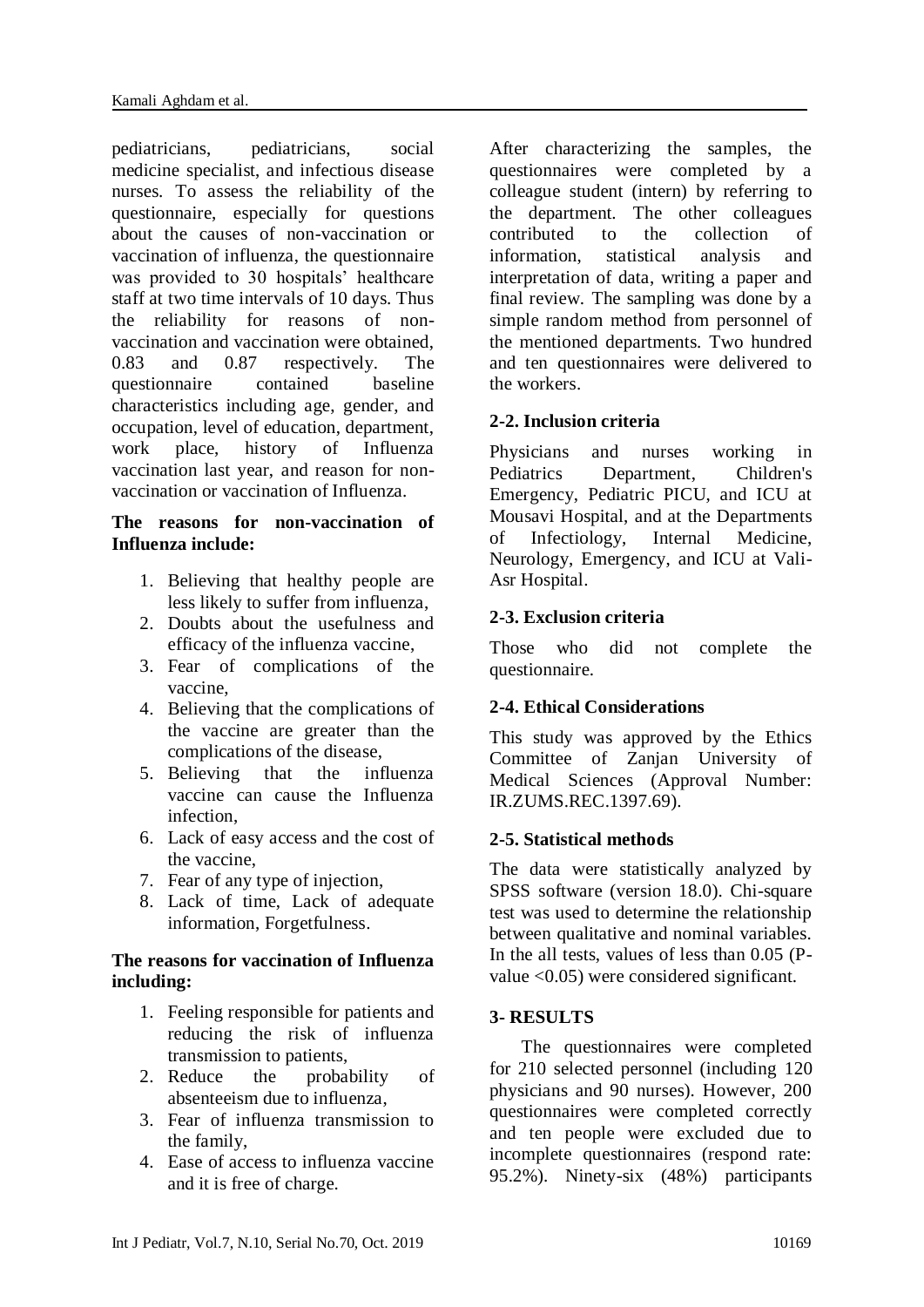belonged to medical staff of Mousavi Hospital and 104 (52%) from Vali-Asr Hospital. They included 54 males (27%), and 146 females (73%). Fifty-eight of them were physicians  $(n=116)$ , and  $42\%$ nurses (n=84). Ninety-eight (49%) subjects had not been vaccinated in the last year, which included 63 physicians (54.3% doctors), and 35 nurses (41.7% nurses). Twenty-eight non-vaccinated were male (51.9% from men), and 70 were female (47.9% from women). Although vaccination during the last year in nurses was higher than in doctors, and in women more than in men, there was no significant difference between the two groups (Pvalue=0.624 and P-value=0.077, respectively). The frequency distribution of personnel vaccination status during the last year was different in various departments, and the highest incidence was reported in workers of the pediatric departments but it was not a significant difference (P-value>0.05). The vaccination status of personnel was also different in various age groups (in 3 age groups including: 20-29, 30-39, and 49-40 years), and the highest incidence of the

vaccination was seen in the age group of 20-29 years, but this difference was not statistically significant (P-value  $= 0.39$ ). **Table.1** shows the reasons for nonvaccination in physicians and nurses. The most common reasons for non-vaccination were: belief that healthy people are less likely to suffer from influenza (28.6%), forgetfulness and insufficient notification (24.5%), fear of complications of the vaccine (14.3%) (**Figure.1**). Based on the results, there was a statistically significant difference between physicians and nurses regarding: 1-doubts about the usefulness and efficacy of the influenza vaccine (Pvalue=0.042); 2- belief that the complications of the vaccine are greater than the complications of the disease (Pvalue  $= 0.04$ ) 3-lack of time, lack of adequate information, and 4-forgetfulness (P-value <0.001). **Table.2** summarizes the reasons for non-vaccination based on gender. As seen in this table, there was no significant difference between the genders for each of the mentioned reasons (P-value > 0.05 has been recorded in all of them).

| Reasons for non-vaccination                                                                          | Physician     | <b>Nurse</b>  | P-value      |
|------------------------------------------------------------------------------------------------------|---------------|---------------|--------------|
|                                                                                                      | Number $(\%)$ | Number $(\%)$ |              |
| Believing that healthy people are less likely to suffer from influenza                               | 16(25.4)      | 12(34.3)      | 0.351        |
| Doubts about the usefulness and efficacy of the influenza vaccine                                    | 3(4.8)        | 6(17.1)       | 0.042        |
| Fear of complications of the vaccine                                                                 | 6(9.5)        | 8(22.9)       | 0.071        |
| Believing that the complications of the vaccine are greater than the<br>complications of the disease | 4(6.3)        | 7(20)         | 0.040        |
| Believing that the influenza vaccine can cause the Influenza infection                               | $\Omega$      | $\theta$      |              |
| Lack of easy access and the cost of the vaccine                                                      | 12(19)        | 3(8.6)        | 0.168        |
| Fear of any type of injection                                                                        | $\Omega$      | $\theta$      |              |
| Lack of time, Lack of adequate information, Forgetfulness                                            | 23(36.5)      | 1(2.9)        | $\leq 0.001$ |

**Table-1**: Reasons for non-vaccination by physician and nurse at Zanjan educational hospitals (n=200).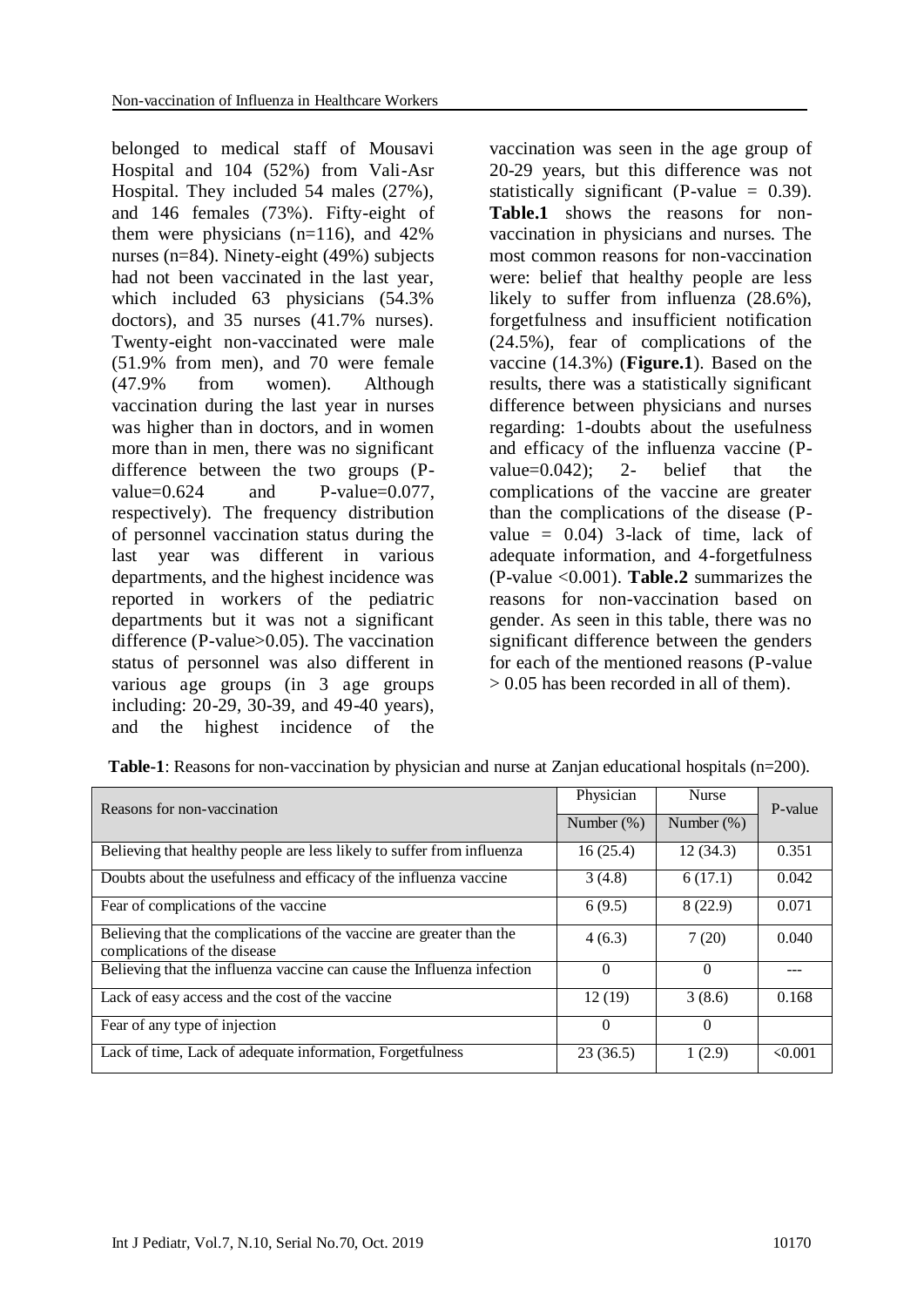

**Fig.1**: The most common causes for non-vaccination of Influenza (Percentage).

| Reasons for non-vaccination                                                                          | Male          | Female        | P-value |
|------------------------------------------------------------------------------------------------------|---------------|---------------|---------|
|                                                                                                      | Number $(\%)$ | Number $(\%)$ |         |
| Believing that healthy people are less likely to suffer from influenza                               | 7(25)         | 21(30)        | 0.621   |
| Doubts about the usefulness and efficacy of the influenza vaccine                                    | 3(10.7)       | 6(8.6)        | 0.740   |
| Fear of complications of the vaccine                                                                 | 2(7.1)        | 12(17.1)      | 0.201   |
| Believing that the complications of the vaccine are greater than the<br>complications of the disease | 5(17.9)       | 6(8.6)        | 0.188   |
| Believing that the influenza vaccine can cause the Influenza infection                               | $\Omega$      | $\Omega$      |         |
| Lack of easy access and the cost of the vaccine                                                      | 7(25)         | 8(11.4)       | 0.092   |
| Fear of any type of injection                                                                        | $\Omega$      | $\Omega$      |         |
| Lack of time, Lack of adequate information, Forgetfulness                                            | 5(17.9)       | 19(27.1)      | 0.334   |

**Table-2:** Reasons for non-vaccination based on gender at Zanjan educational hospitals (n=200).

#### **4- DISCUSSION**

 Iranian studies suggested fewer than 50% of health care workers received influenza vaccine last year. (14, 15). The present study was conducted to investigate the causes of non-vaccination of influenza in healthcare workers at Zanjan educational hospitals. Influenza is an acute respiratory viral infection. It can occasionally lead to various complications including secondary bacterial infections, myocarditis (sometimes fatal),

neurological disorders such as encephalopathy, diffuse dysfunction in the brain, Status epilepticus (SE), Guillain Barre syndrome, acute myositis, Acute Respiratory Distress Syndrome (ARDS), Disseminated intravascular coagulation (DIC), etc. Influenza vaccination for target and high-risk groups can reduce the incidence and hospitalization and lead to very good results in terms of general health. Inactivated vaccines (available in our country) can protect 50 to 80% of the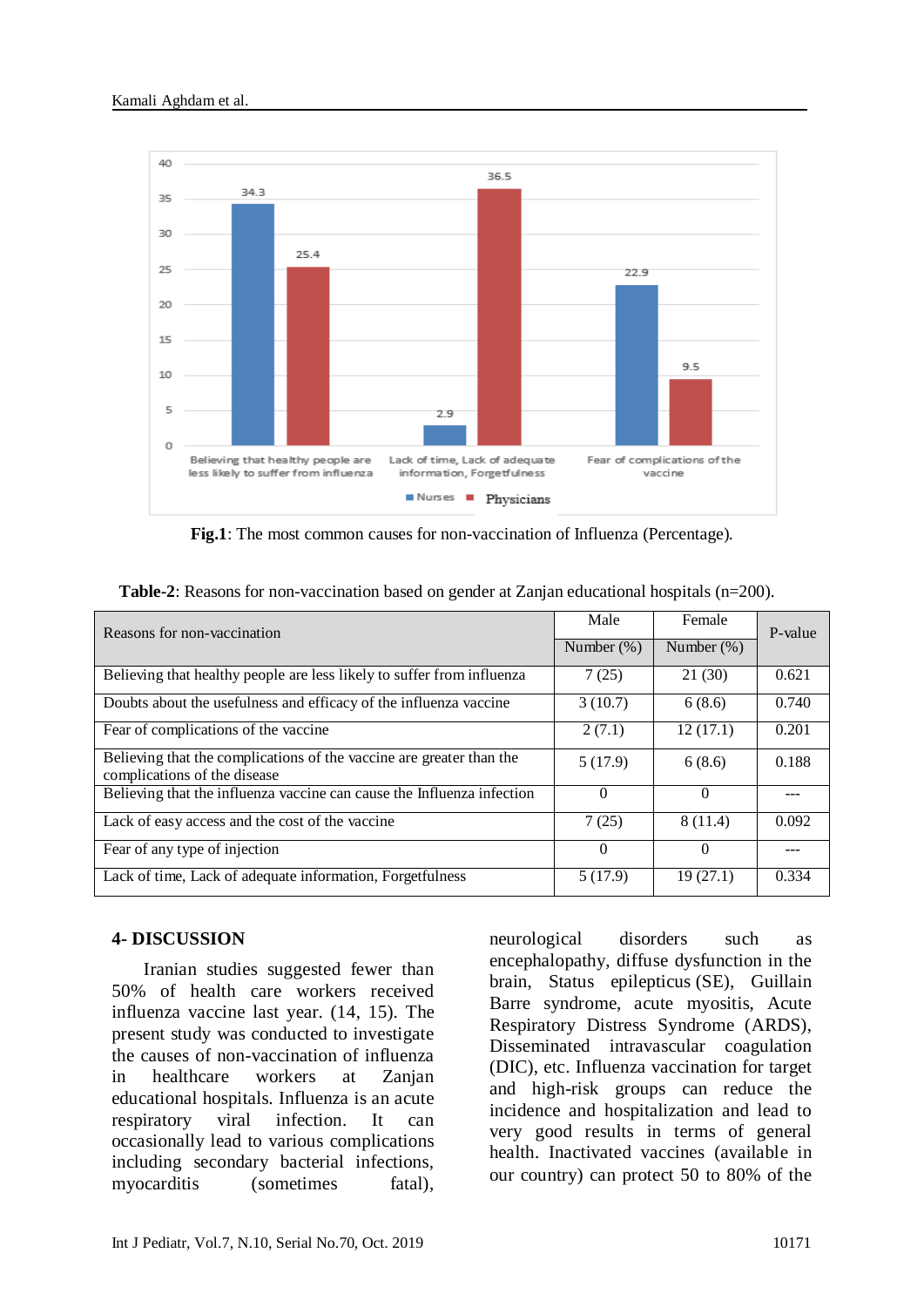infection (16, 17). Our results showed that about half of the participants in the study did not have a history of influenza vaccination during the previous year and the reasons for non-vaccination were different among physicians and nurses. The most important reasons for nonvaccination of doctors were lack of time, lack of adequate information and forgetfulness. The next reasons in this group were the lack of easy access and the cost of the vaccine. On the other hand, the most important reason for non-vaccination of nurses was the belief that healthy people are less likely to suffer from influenza.

The next reasons among nurses were: complications of the vaccine greater than the complications of the disease, fear of complications of the vaccine and doubt about the efficacy and usefulness of the influenza vaccine. There was a significant difference between doctors and nurses in this regard. A study by Honarvar et al. (2010) in Shiraz (14) showed that only 30% of health workers had a history of influenza vaccination during the previous year, which showed a lower level of vaccination coverage than our study (30 to 50%). This difference can be attributed to the interval between these two studies, because in recent years more emphasis has been placed on influenza vaccination for medical staff. In this study, unlike ours, there was no distinction between the reasons for non-vaccination among doctors and nurses. The most important reasons for non-vaccination in Honarvar's study were low probability of influenza, doubt about the efficacy of the vaccine and fear of complications from the vaccine. These findings were similar to ours among nurses. This similarity can be attributed to a large number of nurses participating in Honarvar's study (76.8%) (14). The study by Esposito et al. in a university hospital in Italy (2008) showed that the staff vaccination was very low, ranging from 17.6% in the emergency department to

24.3% in the surgical ward, which was less than our study (10). In the study of Nutman and Yoeli (2016), the incidence of influenza vaccination was reported 42% in health workers (18). In this study, the rate of vaccination among doctors was 56%, much higher than among our physicians (45.7%). However, the rate of vaccination among nurses varied (41% and 58.3%, respectively). The most important reason for non-vaccination in the Nutman and Yoeli's study was the belief that the vaccine could cause Influenza infection.

This finding was in contradiction with our results since none of our study groups (doctors and nurses) had that belief. In this study, about 40% of people believed that the side effects of the vaccine could be more severe than the Influenza infection, while in our study this was only 13%. Our study showed that influenza vaccination in the health workforce is relatively acceptable, although it is still far from ideal. The rate of vaccination can be easily upgraded considering the reasons for nonvaccination. For example, the lack of information or the cost of the vaccine was the reasons for a significant number of non-vaccinations. Vaccination of the staff is free and further information can be very effective in improving this situation. Special training and more information can be used to improve the rate of vaccination especially in the nursing group.

# **4-1. Study Limitations**

One of the most important limitations of this study is the lack of cooperation of some participants when filling the questionnaire, which was modified by pointing out the objectives of the study and emphasizing the confidentiality of the information. It is recommended that health workers get more vaccination information, especially at the onset of the flu season. In a further study, the role of encouragement to increase vaccination of staff will be evaluated.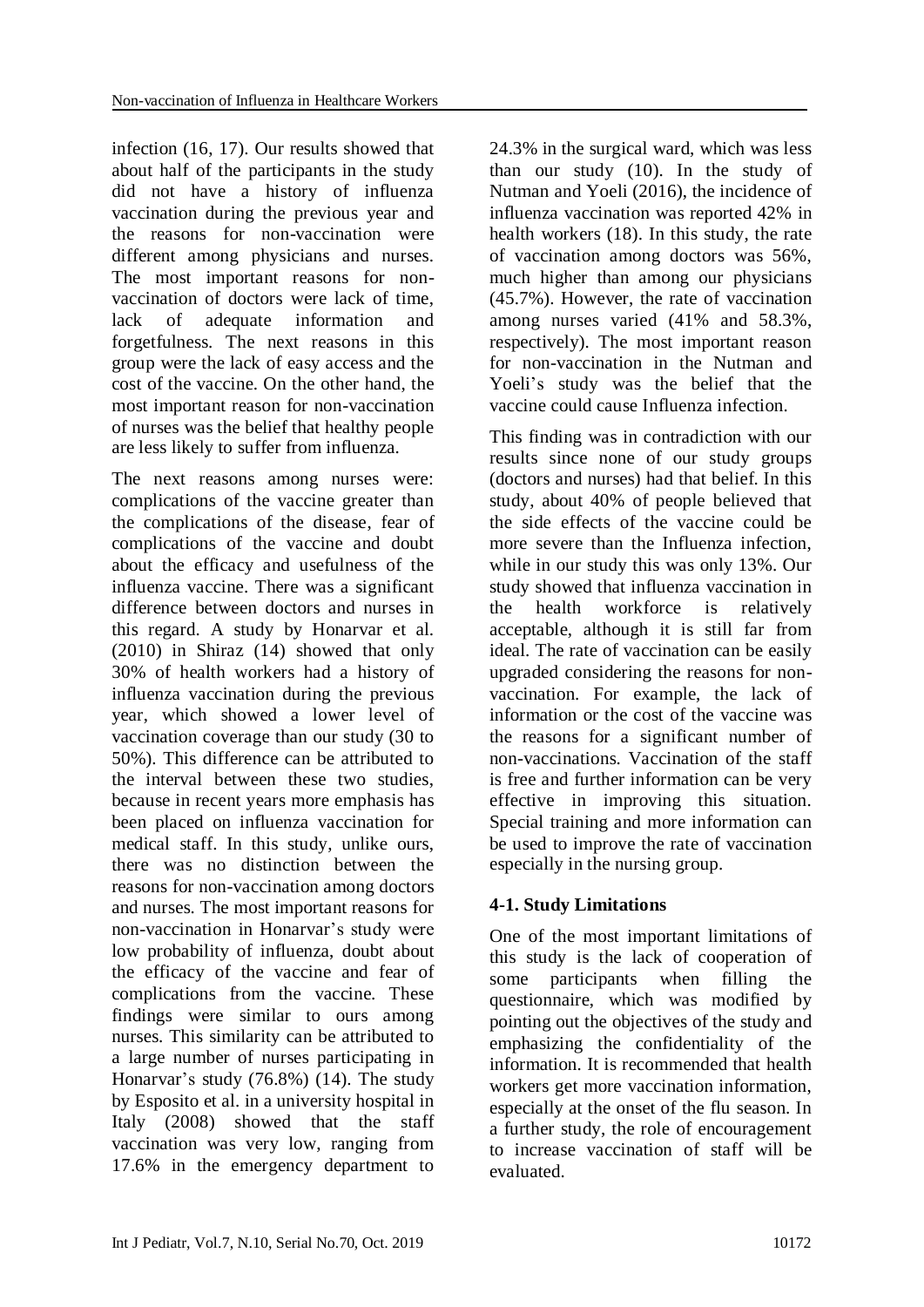#### **5- CONCLUSION**

 Identifying the causes of nonvaccination of influenza among doctors and nurses is very important. As the study suggested, the most common reason for non-vaccination was the belief that healthy people are less likely to develop influenza, on the other hand, forgetfulness and insufficient notification in physicians, and being fearful about the complications of the vaccine in nurses were other common causes. So the physicians need more information and nurses need more training on the benefits and side effects of the vaccine.

#### **6- CONFLICT OF INTEREST:** None.

#### **7- ACKNOWLEDGMENT**

We thank all of the personnel of Mousavi and Vali-Asr hospitals in Zanjan who participated in this study.

#### **8- REFERENCES**

1. Ahmed F, Lindley MC, Allred N, Weinbaum CM, Grohskopf L. Effect of influenza vaccination of healthcare personnel on morbidity and mortality among patients: systematic review and grading of evidence. Clinical infectious diseases. 2013;58(1):50-7.

2. Soleimani Gh, Shafighi Shahri E, Shafighi shahri E. Liver function tests abnormality in influenza H1N1 in Southeastern of Iran. Biomedical Research, 2017; 28 (3): 1050-53.

3. Babcock HM. Continuing to Move the Needle on Health Care Personnel Influenza Vaccination Rates. JAMA Net work. 2018;1(2):e180143.

4. Gallagher K, Kadokura E, Eckert L, Miyake S, Mounier-Jack S, Aldea M, et al. Factors influencing completion of multi-dose vaccine schedules in adolescents: a systematic review. BMC public health. 2016;16(1):172.

5. Shefer A, Atkinson W, Friedman C, Kuhar DT, Mootrey G, Bialek SR, et al. Immunization of health-care personnel: recommendations of the Advisory Committee on Immunization Practices (ACIP). MMWR Recomm Rep. 2011;60(7):1-45.

6. Haviari S, Bénet T, Saadatian-Elahi M, André P, Loulergue P, Vanhems P. Vaccination of healthcare workers: a review. Hum Vaccin Immunother. 2015;11(11):2522- 37.

7. Poland GA, Tosh P, Jacobson RM. Requiring influenza vaccination for health care workers: seven truths we must accept. Vaccine. 2005;23(17-18):2251-55.

8. Walker FJ, Singleton JA, Lu P, Wooten KG, Strikas RA. Influenza vaccination of healthcare workers in the United States, 1989-2002. Infect Control Hosp Epidemiol. 2006;27(3):257-65.

9. Anikeeva O, Braunack-Mayer A, Rogers W. Requiring influenza vaccination for health care workers. Am J Public Health. 2009;99(1):24-9.

10. Esposito S, Bosis S, Pelucchi C, Tremolati E, Sabatini C, Semino M, et al. Influenza vaccination among healthcare workers in a multidisciplinary University hospital in Italy. BMC Public Health. 2008;8(1):422.

11. Pearson ML, Bridges CB, Harper SA. Influenza vaccination of health-care personnel. CDC MMWR. 2006;55:1-16.

12. Nichol KL, Zimmerman R. Generalist and subspecialist physicians' knowledge, attitudes, and practices regarding influenza and pneumococcal vaccinations for elderly and other high-risk patients: a nationwide survey. Arch Intern Med. 2001;161(22):2702-8.

13. Esposito S, Tremolati E, Bellasio M, Chiarelli G, Marchisio P, Tiso B, et al. Attitudes and knowledge regarding influenza vaccination among hospital health workers caring for women and children. Vaccine. 2007;25(29):5283-89.

14. Honarvar B, Alighanbari S, Balyani KT. Immunization status of general hospitals' staff against Influenza, Shiraz, Southern of Iran. Iran Occupational Health. 2012;9(1):37- 44. EN.

15. Darvishi M, Hajiparvaneh R, Mohammadi M, Akhlaghdoust M, Akhlaghdoust M. Barriers and motivators